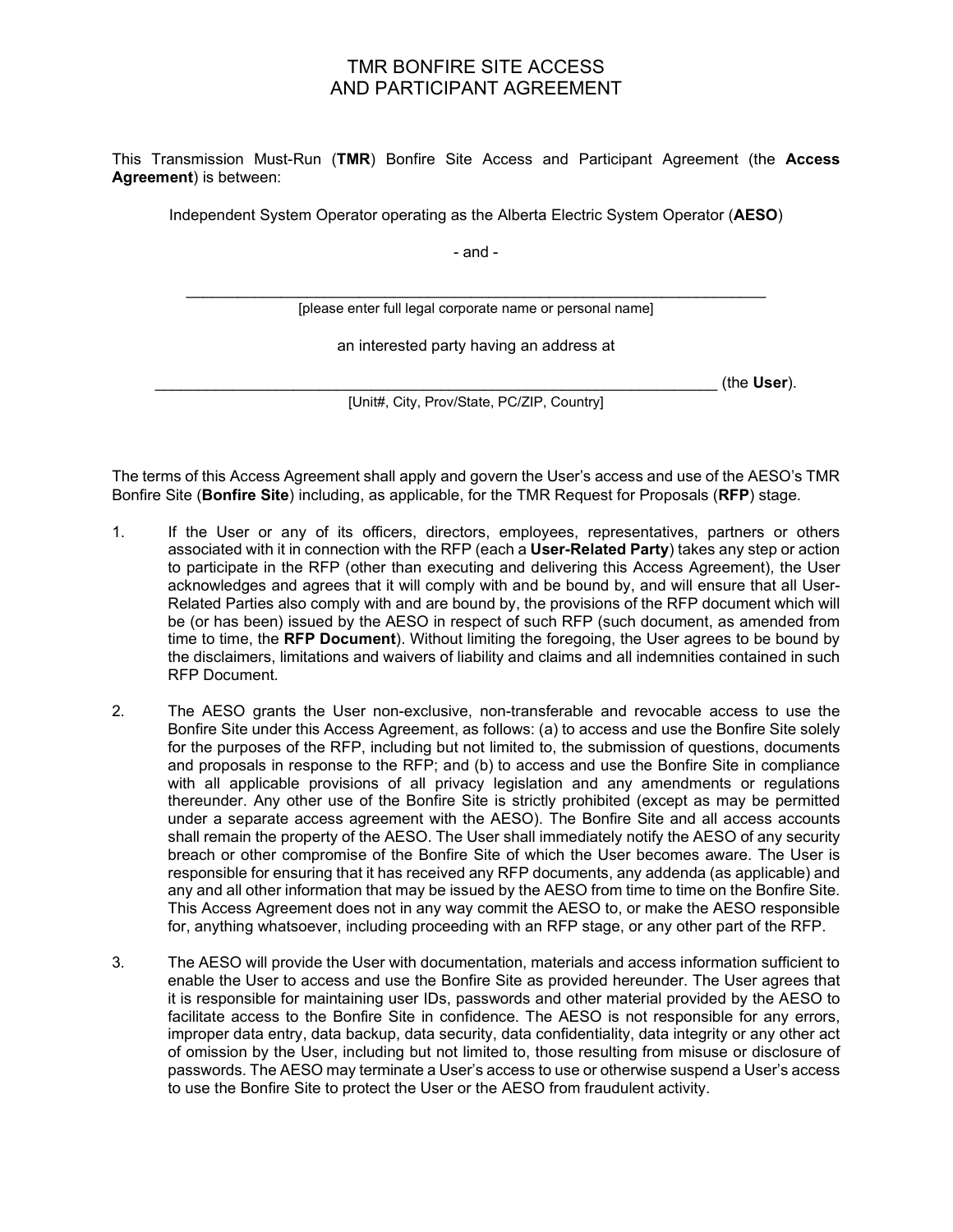- 4. The User shall not attempt to access or use accounts, files, data or information of other users of the Bonfire Site. In the case any such information also constitutes "personal information" as that term is defined by applicable privacy law, the User acknowledges and agrees that the User will not access, use, reproduce or disclose any such personal information, without the express prior written consent of the AESO.
- 5. The User agrees that the Bonfire Site is not to be considered a secure communications medium and that no expectation of privacy or confidentiality is afforded, except in the case of specific instances, as expressly set forth in the RFP documents. The AESO or a third party may monitor access to, posting or other activities on the Bonfire Site. The AESO may, in its discretion, intervene in any of the User's activities, communications or use of the Bonfire Site. The User consents to any such monitoring and intervention. Further, the User agrees not to:
	- (a) transmit or link to any communication where the meaning of the message, or its transmission or distribution, would violate any applicable law or regulations, including those which deal with obscene or defamatory communications, or its transmission is for the purpose of making an annoying or offensive communication to any other person;
	- (b) obstruct the Bonfire Site's identification procedures in electronic communications;
	- (c) engage in unsolicited mass distribution of any message;
	- (d) disrupt or interfere with the Bonfire Site or any service, software or functionality provided through the Bonfire Site;
	- (e) engage in any activity that could compromise the security of the Bonfire Site; or
	- (f) share or provide access to the Bonfire Site to any third party (other than the User's Representative (as defined below).
- 6. The User agrees to use the Bonfire Site, including all features and functionalities associated therewith, in accordance with all applicable laws, rules and regulations, or other restrictions on use of the service or content therein. The User also agrees not to: circumvent, remove, alter, deactivate, degrade or thwart any of the content protections in the Bonfire Site; use any robot, spider, scraper or other automated means to access the Bonfire Site; decompile, reverse engineer or disassemble any software or other products or processes accessible through the Bonfire Site; insert any code or product or manipulate the content of the Bonfire Site in any way; or use any data mining, data gathering or extraction method. In addition, the User agrees not to upload, post, email or otherwise send or transmit any material designed to interrupt, destroy or limit the functionality of any computer software or hardware or telecommunications equipment associated with the Bonfire Site, including any software viruses or any other computer code, files or programs. The AESO may terminate or restrict the User's access and use of the Bonfire Site if the User violates this Access Agreement or is otherwise engaged in illegal or fraudulent use of the Bonfire Site.
- 7. The User acknowledges that the AESO permits other users to access and use the Bonfire Site. As a condition of access to and use of the Bonfire Site, the User acknowledges that it has been informed by the AESO that unauthorized users may obtain access to the Bonfire Site, which may include but is not limited to, access to information, data or files contained therein and the User agrees that the AESO is not responsible therefor.
- 8. Upon:
	- (a) termination of this Access Agreement;
	- (b) completion of the purpose contemplated for this Access Agreement; or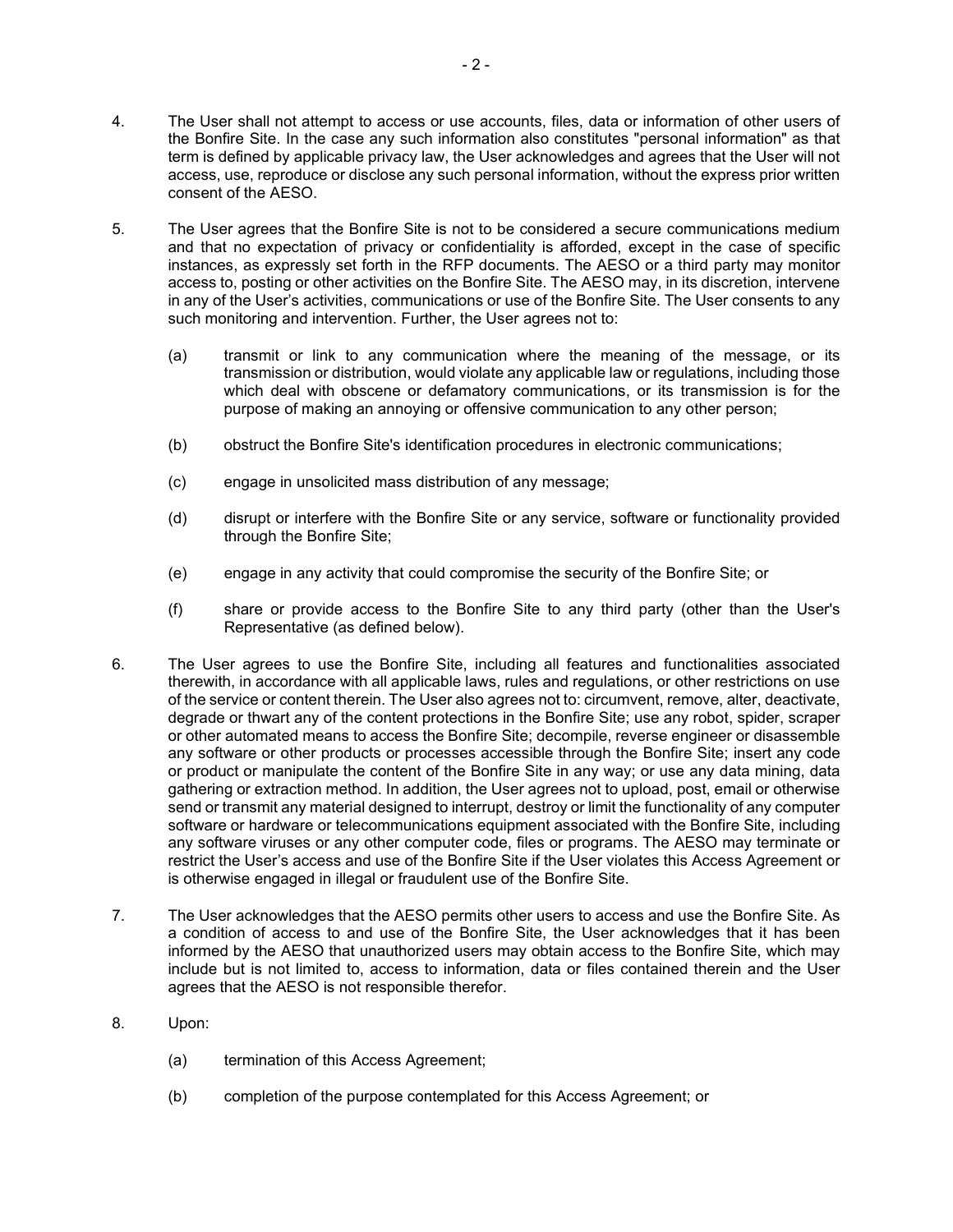(c) the request of the AESO,

whichever occurs first, the User shall immediately discontinue access and use of the Bonfire Site. The User acknowledges and agrees that the AESO may, upon notice to the User, terminate this Access Agreement in its sole and absolute discretion.

- 9. The term of this Access Agreement shall begin on the date upon which access to the Bonfire Site is first granted to the User and, unless terminated earlier in accordance with this Access Agreement, shall remain in effect until the AESO concludes the RFP.
- 10. ACCESS TO THE BONFIRE SITE IS GRANTED TO THE USER BY THE AESO ON AN "AS IS" BASIS AND WITHOUT REPRESENTATION, CONDITION OR WARRANTY OF ANY KIND. ALL REPRESENTATIONS, CONDITIONS OR WARRANTIES WITH RESPECT TO THE USE OF THE BONFIRE SITE OR ANY THE AESO'S SYSTEMS OR FUNCTIONALITY, EXPRESS OR IMPLIED, ARE HEREBY DISCLAIMED AND EXCLUDED BY THE AESO, INCLUDING WITHOUT LIMITATION ANY IMPLIED CONDITION OR WARRANTY OF MERCHANTABILITY, FITNESS FOR A PARTICULAR PURPOSE OR USE, OR FREEDOM OF ANY SOFTWARE CONTAINED IN THE SITE OR ANY OF THE AESO'S SYSTEMS OR FUNCTIONALITY FROM INFRINGEMENT OF THE INTELLECTUAL PROPERTY RIGHTS OF OTHERS.

THE AESO SHALL HAVE NO LIABILITY FOR ANY LOSS OR DAMAGE ARISING OUT OF OR RELATING TO THE USER'S USE OF THE BONFIRE SITE OR THE AESO'S SYSTEMS OR FUNCTIONALITY, OR ANY OTHER PERFORMANCE OR NON-PERFORMANCE BY THE AESO OR PURSUANT TO THIS AGREEMENT (INCLUDING LIABILITY FOR TORT OR BREACH OF CONTRACT, INCLUDING NEGLIGENCE OR FUNDAMENTAL BREACH).

IN NO EVENT SHALL THE AESO'S LIABILITY OF ANY KIND INCLUDE ANY SPECIAL, INDIRECT, INCIDENTAL OR CONSEQUENTIAL LOSSES OR DAMAGES, INCLUDING LOSS OF PROFITS, LOSS OF DATA OR OTHER ECONOMIC LOSSES, EVEN IF THE AESO SHALL HAVE BEEN ADVISED OF THE POSSIBILITY OF SUCH POTENTIAL LOSS OR DAMAGE.

TO THE EXTENT THE JURISDICTION TO WHICH THE USER IS SUBJECT DOES NOT ALLOW CERTAIN OTHER LIMITATIONS, SUCH LIMITATIONS WHICH ARE NOT PERMITTED DO NOT APPLY.

- 11. THE USER IS HEREBY LIABLE TO AND SHALL INDEMNIFY AND DEFEND THE AESO AND ITS RESPECTIVE OFFICERS, DIRECTORS, AGENTS AND EMPLOYEES, FROM AND AGAINST ALL CLAIMS, DEMANDS, LOSSES, DAMAGES, LIABILITIES AND COSTS (INCLUDING LEGAL FEES) RESULTING DIRECTLY OR INDIRECTLY FROM THE USER'S ACCESS TO AND USE OF THE BONFIRE SITE OR THAT OF ANYONE ELSE FOR WHOM THE USER IS RESPONSIBLE IN LAW.
- 12. This Access Agreement shall be governed by and interpreted in accordance with the laws of the Province of Alberta and the federal laws of Canada applicable therein without regard to conflict of laws principles. The User agrees to submit to the exclusive forum, jurisdiction and venue of the courts of Alberta for any claim related to this Access Agreement.
- 13. The failure of the AESO to insist upon or enforce strict performance of any provision of this Access Agreement shall not be construed as a waiver of any provision or right. Neither the course of conduct between the User and the AESO nor trade practice shall act to modify any provision of this Access Agreement. In the event that any portion of this Access Agreement is held to be invalid or unenforceable, the invalid or unenforceable portion shall be construed in accordance with applicable law as nearly as possible to reflect the original intention of the User and the AESO, and the remainder of the Access Agreement shall remain in full force and effect.